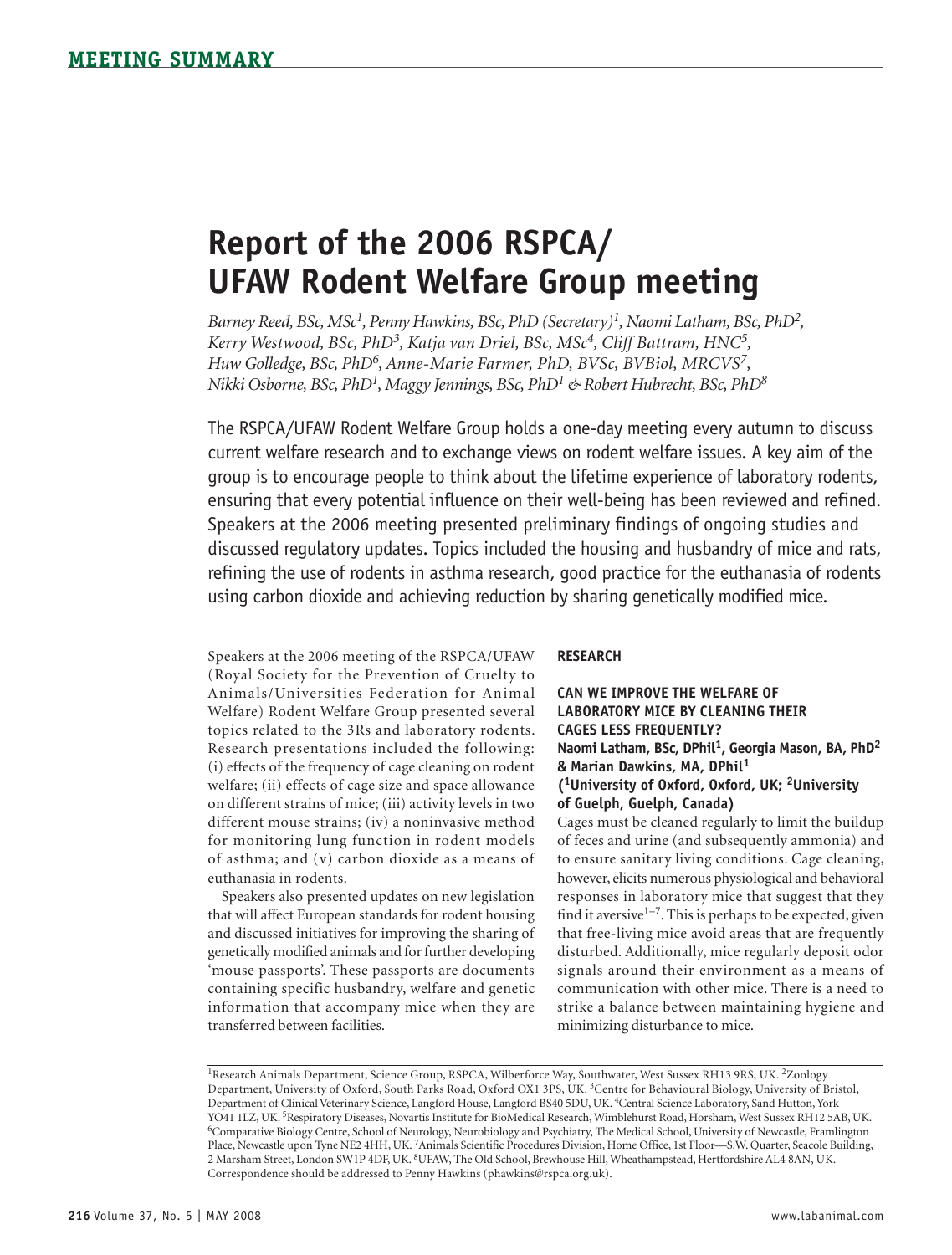

**FIGURE 1** | Mice housed with Nestlets and a polycarbonate refuge and tunnel on (**a**) Aspen woodchip substrate or (**b**) TekFresh substrate.

We aimed to evaluate whether reducing the frequency of cage cleaning could improve the psychological wellbeing of mice without adversely affecting their health. We housed two strains of female mice (C57BL and BALB/c) using two types of substrate (Aspen woodchip; Lillico, Surrey, UK; and low-ammonia TekFresh bedding; Harlan, Oxon, UK). We provided mouse cages with Nestlets and a polycarbonate refuge and tunnel (Lillico, Surrey, UK; **Fig. 1**). We cleaned cages either weekly or once every two weeks.

We assessed physiological stress in mice by measuring corticosterone concentration in fecal samples. We also recorded the prevalence of stereotypic behavior (bar chewing) and evaluated mouse performance in a modified elevated plus maze task. We regularly checked ammonia concentrations in the cages. After six months we euthanized one mouse from each cage and assessed ammonia damage in respiratory tissues from its nasal tract, trachea and lungs. At the end of the study, we sent two mice per treatment from each unit for a full health screening by the Veterinary Services Department at Oxford University.

Preliminary results suggest that the frequency of cage cleaning did not affect the stress response in the mice studied. Though average concentrations of fecal corticosterone were lower in mice housed in cages that were cleaned once every two weeks, there was no statistically significant difference between groups in baseline concentration of fecal corticosterone or in 'peak' fecal corticosterone concentration 17 h after cleaning the cage. During the period after cleaning, mice in cages cleaned weekly tended to show more stereotypic behavior than mice in cages cleaned biweekly. Anxiety-related behavior in the elevated plus maze was more pronounced in BALB/c mice than in C57BL mice. It was also more pronounced in mice housed on Aspen substrate than in mice housed on low-ammonia substrate.

Researchers could smell ammonia strongly from cages that had not been cleaned in two weeks. When we examined the mice from these cages, however, we observed only mild to moderate respiratory tissue damage, indicating that the mice seemed to tolerate the ammonia concentrations in the cage. We recorded different concentrations of ammonia in various areas of the cage. The maximum concentration was 320 ppm (above the level of 25 ppm considered safe for humans<sup>8</sup>), recorded under the food hopper, whereas in the nest area ammonia concentration dropped to almost zero. Although the TekFresh substrate is marketed as 'low ammonia', after just one week ammonia concentrations in this substrate were the same as ammonia concentrations in Aspen substrate after two weeks. This may be because of the differences in the relative absorbency of the materials or in the ways mice used these materials, particularly in relation to their latrine.

In conclusion, though preliminary results were not statistically significant, there are some indications that cleaning cages once in two weeks rather than once a week can have certain positive effects on mice. Though the longer interval between cleaning may lead to increased ammonia concentrations and tissue damage, ammonia concentrations seem to remain within the range believed to be tolerated by mice.

#### **Effects of cage size and space allowance on the welfare of laboratory mice**

**Kerry Westwood, BSc, PhD1, Mick Bailey, BVSc, PhD1, Oliver Burman, BSc, MSc, PhD1, Michael Day, BSc, BVMS, PhD, DSc DiplECVP, FASM, FRCPath, FRCVS1, Liz Glen1, Christine Nicol MA, DPhil1, Diane Owen, BSc, MRes2, Chris Sherwin, BSc, PhD1 & Mike Mendl BA, PhD<sup>1</sup>**

#### **(1University of Bristol, Bristol, UK; 2Central Science Laboratory, York, UK)**

The conditions in which laboratory animals are housed can result in physiological and behavioral changes that affect not only animal welfare but also the quality of research data.

We used a multidisciplinary approach to investigate the effects of cage size and space allowance on the welfare of laboratory mice. We used mice from inbred (C57Blk-6J) and outbred (ICR-CD1) strains. We housed mice in single-strain groups in cages of different sizes (floor space of 330 cm<sup>2</sup> or 960 cm<sup>2</sup>) and with different allowances of floor space per mouse (60 cm<sup>2</sup>, 100 cm<sup>2</sup> or 167 cm2 for inbred mice; 100 cm2 or 167 cm2 for outbred mice). According to the Codes of Practice set out under the Animals (Scientific Procedures) Act 1986, we could not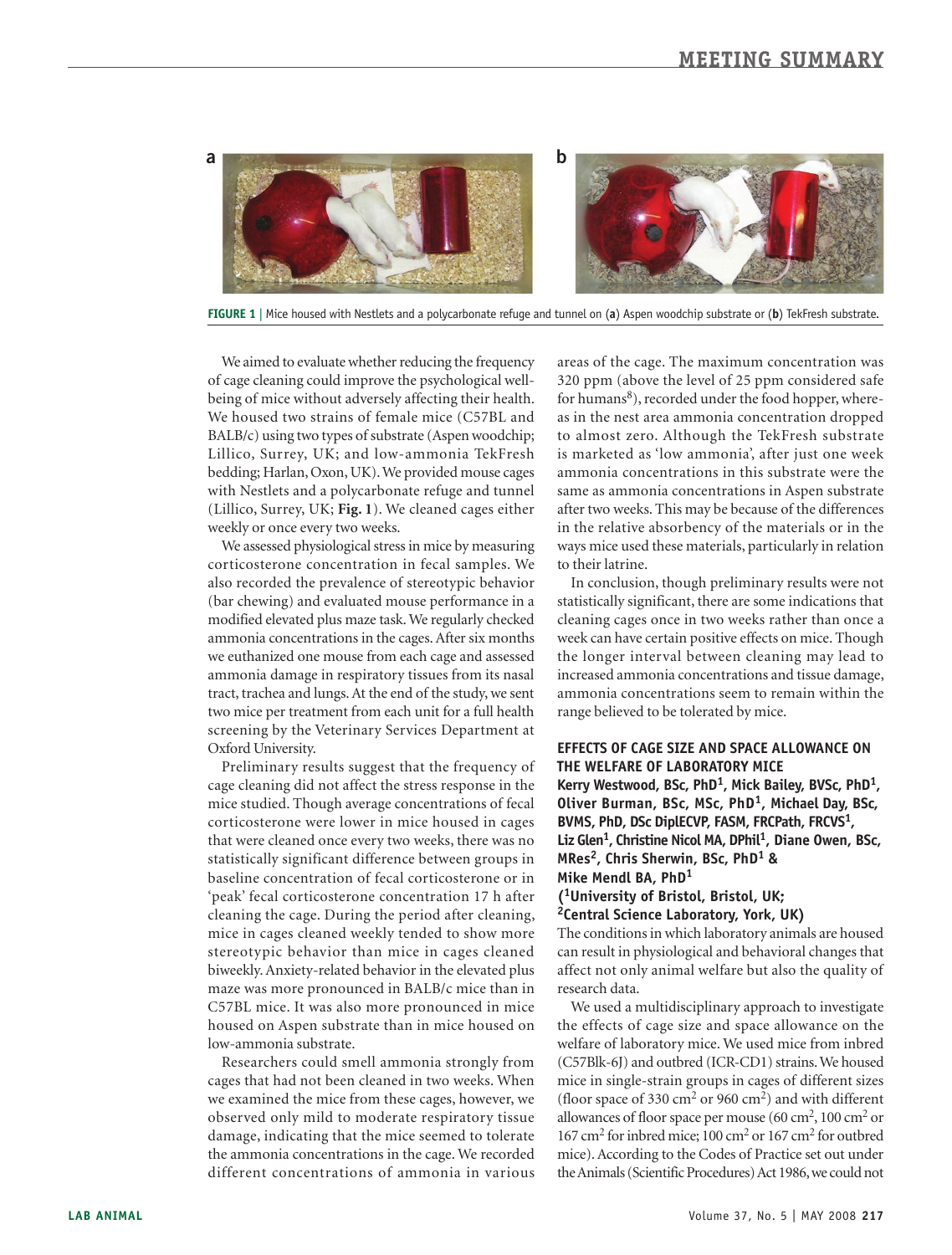

**FIGURE 2** | Tracked movements of a mouse in an arena over a period of 2 h.

house outbred mice with a floor space allowance of 60 cm<sup>2</sup> per mouse because they were considerably larger than the inbred mice and grew heavier than 30 g during the study. We chose cage sizes after carrying out a survey of current practices and referring to the proposed new Council of Europe standards (discussed below inthe section *Revisions*   $of European legislation$  for rodent welfare).

We used a factorial experimental design with six replicates for each of the ten treatments. We evaluated behavioral, developmental and physiological characteristics when mice were 6–11 weeks old and evaluated additional developmental, immunological and physiological characteristics post-mortem. We observed pronounced differences between strains in response to cage size and space allowance. This emphasizes the idea that different strains may be affected in different ways by the same housing environment. Specific results and their interpretation will be discussed in future publications.

### **Measured activity levels in mouse strains known for 'high' or 'low' activity Katja van Driel, BSc, MSc & Matthew Davies, BSc (Central Science Laboratory, York, UK)**

Mice of different strains may have varying behavioral or physiological requirements. The aim of our study was to examine behavioral and physiological differences between a standard, placid strain of laboratory mouse (LAC) and an outbred strain that is specific to our laboratory (PBI creams). PBI creams tend to be more active and reactive than other commonly used strains and seem to be more susceptible to the development of stereotypic behaviors. For these reasons, we predicted that when housed in small cages, mice from this strain might be more likely to show behavioral frustration than would their seemingly more placid counterparts (the LAC strain).

To investigate differences between the two strains, we used video recordings to assess the behavior of mice in their home cages and measured fecal corticosterone concentrations. We made all behavioral observations during the first 2 h of the dark phase, when mice are most active. To assess activity levels when mice were provided with more space, we placed mice in a large arena (1.4 m  $\times$  1.3 m), filmed them and later analyzed the distances they traveled (**Fig. 2**).

We expected that the PBI creams would travel further in the arena and would be more active in their home cages than would the LAC strain. Though the PBI creams did spend a significantly larger percentage of time performing ambulatory behaviors in their home cage, on average both strains traveled equal distances in the arena. In 2 h both strains traveled almost 150 m, the equivalent of circling around their home cage three times a minute. The PBI creams had significantly higher corticosterone concentrations than did the LAC strain. For both strains corticosterone concentrations were significantly higher in the arena than in the home cage. These preliminary results suggest that rather than highly active, the PBI creams are actually a highly anxious strain. The LAC strain seemed to cope better with being housed in a small enclosure.

In light of the observation that mice traveled substantial distances, it may be appropriate to consider providing some mice with running wheels in their cages. Running wheels are not equivalent to additional space, but some consider them to be a close substitute. Though there are concerns over development of stereotypies associated with running wheels, mice are highly motivated to gain access to them<sup>9</sup>, and wheels may help reduce mouse anxiety in confined areas<sup>10</sup>.

#### **Noninvasive observation of lung function in rodent models of asthma**

**Cliff Battram, HNC, Debbie Bayley, HNC, J. Maas, PhD, O. Bonneau, BSc, J. Mok, BSc, A. Nicholls, HNC, MIAT, A. Trifilieff, PhD, Cerys Docx, BSc, D. Wyss & C.A. Lewis, PhD**

#### **(Novartis Institute for BioMedical Research, Horsham, UK)**

We carried out two studies in two animal models of asthma (rats and guinea pigs), using a noninvasive method to record lung function. This method enabled reduction in the number of animals used and refinement of the experimental protocol.

We maintained conscious animals in a plethysmography chamber (Buxco, Ltd., Winchester, UK), in which they were free to move around, eat and drink (**Fig. 3**). Use of the chamber allowed us to measure pressure changes as an animal breathed, both under normal conditions and after administration of a substance that constricted its airways. The system's integrated computer software converted these pressure changes into airflow data and then derived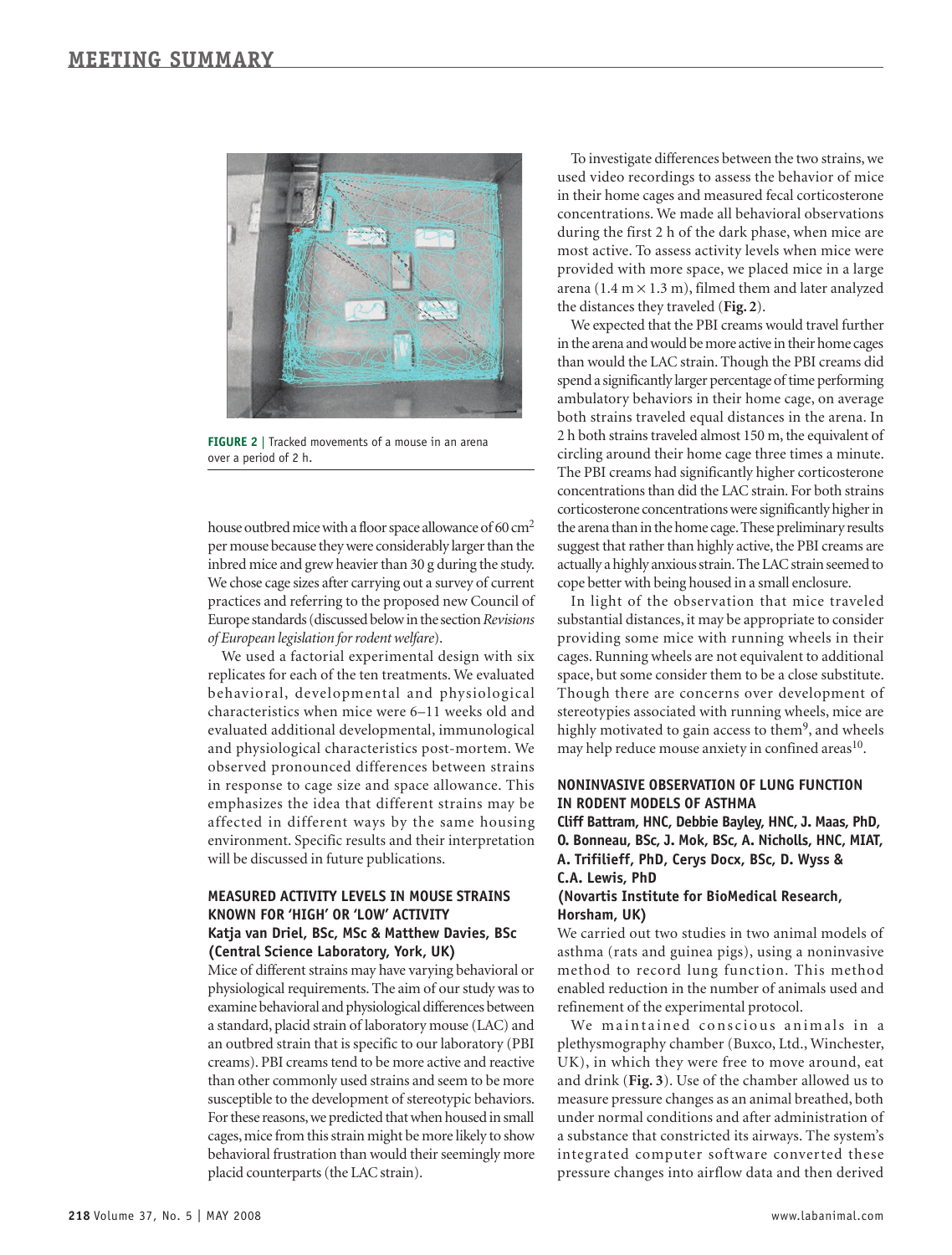

**FIGURE 3** | A four-chamber plethysmography system.

from these waveforms a dimensionless parameter known as Penh. This parameter can be used as an indicator of airway constriction $11$  and has been shown to correlate with changes in lung function $12,13$ .

**Measuring the respiratory responses of sensitized (or allergic) rats to an inhaled allergen.** In humans, exposure to allergens causes an early airway response (EAR) followed by a late airway response (LAR) with an associated airway inflammation<sup>14–16</sup>. Studies using invasive methods have demonstrated EAR and LAR in sensitized Brown-Norway rats that were anesthetized and challenged<sup>17,18</sup>. Antigen-driven changes in lung function and inflammation have been demonstrated in separate groups of animals<sup>16,18</sup>.

We used plethysmography to evaluate the effects of potential anti-asthma therapies on EAR and LAR in conscious Brown-Norway rats. We used the same rats to measure clinically relevant parameters of lung function (such as peak expiratory flow) together with associated pulmonary inflammation, thereby increasing the amount of information obtained and halving the number of animals used. We have noted that the effects of inhaled steroid budesonide in this model correlate well with those observed in human asthma<sup>19,20</sup>.

Comparison of the effects of different **bronchodilators on mediator-induced bronchoconstriction in conscious guinea pigs.** When an asthmatic is exposed to an allergen, the mast cells in the lungs degranulate, releasing mediators such as histamine and 5-hydroxytryptamine that act on smooth muscle, causing the airways to constrict. This study sought to determine the potency and duration of action of a new bronchodilating compound and to compare the compound with three bronchodilators already on the market $21$ .

Using traditional invasive methods, determining the potency and duration of action of four bronchodilators would require 20 treatment groups of 8 guinea pigs for each of 5 time points measured (a total of 800 guinea pigs). Because animals can be maintained under

anesthesia for only a limited amount of time, groups of guinea pigs would be predosed with the test compound and anesthetized. Reactivity to a spasmogen would then be determined at set time intervals over 24 h (ref. 22). By using plethysmography, we were able to use the same guinea pigs at each time point. We therefore estimated that we reduced the number of guinea pigs used in this part of the study by one-fifth the number that would have been required using more traditional methods.

We also evaluated and compared the potential tachyphylaxis (decreasing response to a drug after repeated administration) of the test compounds. With traditional methods, two protocols would be required. In one protocol guinea pigs would be pretreated with a single dose of the test compound, and in the second they would receive a daily dose of test compound for 5 days. The use of plethysmography allowed us to obtain these data from the same guinea pigs that we used in the first part of the study, thus further reducing the number of animals required. No tachyphylaxis was observed in any of the compounds tested. These duration and efficacy data have subsequently been shown to correlate well with those demonstrated in humans<sup>23</sup>.

We conclude that the use of plethysmography allows longitudinal studies to be carried out in the same animals with minimal discomfort, while enabling a substantial reduction in the number of animals used.

### **Good practice for carbon dioxide euthanasia of rodents Huw Golledge, BSc, PhD (University of Newcastle, Newcastle, UK)**

Carbon dioxide is the most widely used euthanasia agent for laboratory rodents, yet debate continues over whether it causes pain or distress to animals. Exposure to high concentrations of carbon dioxide in humans causes both pain and distress<sup>24</sup>, so there is good reason to examine whether carbon dioxide causes similar effects in animals. When animals are exposed to aversive concentrations of carbon dioxide, carbonic acid forms in the mucous membranes of the nose, mouth and corneal epithelium, activating nociceptors. Because the threshold for this activation is highly conserved across species and location, high levels of carbon dioxide may well cause pain to rats and mice.

This study used telemetry to investigate the time course of euthanasia using carbon dioxide in rats. Although carbon dioxide probably causes pain at concentrations higher than 50%, it is also a general anesthetic. If the carbon dioxide concentration rises gradually, rodents might lose consciousness before exposure becomes painful. Data from this study might therefore help to predict whether certain carbon dioxide administration methods (gradually raising carbon dioxide concentrations versus prefilled or rapidly filled chambers) are preferable for rodent welfare.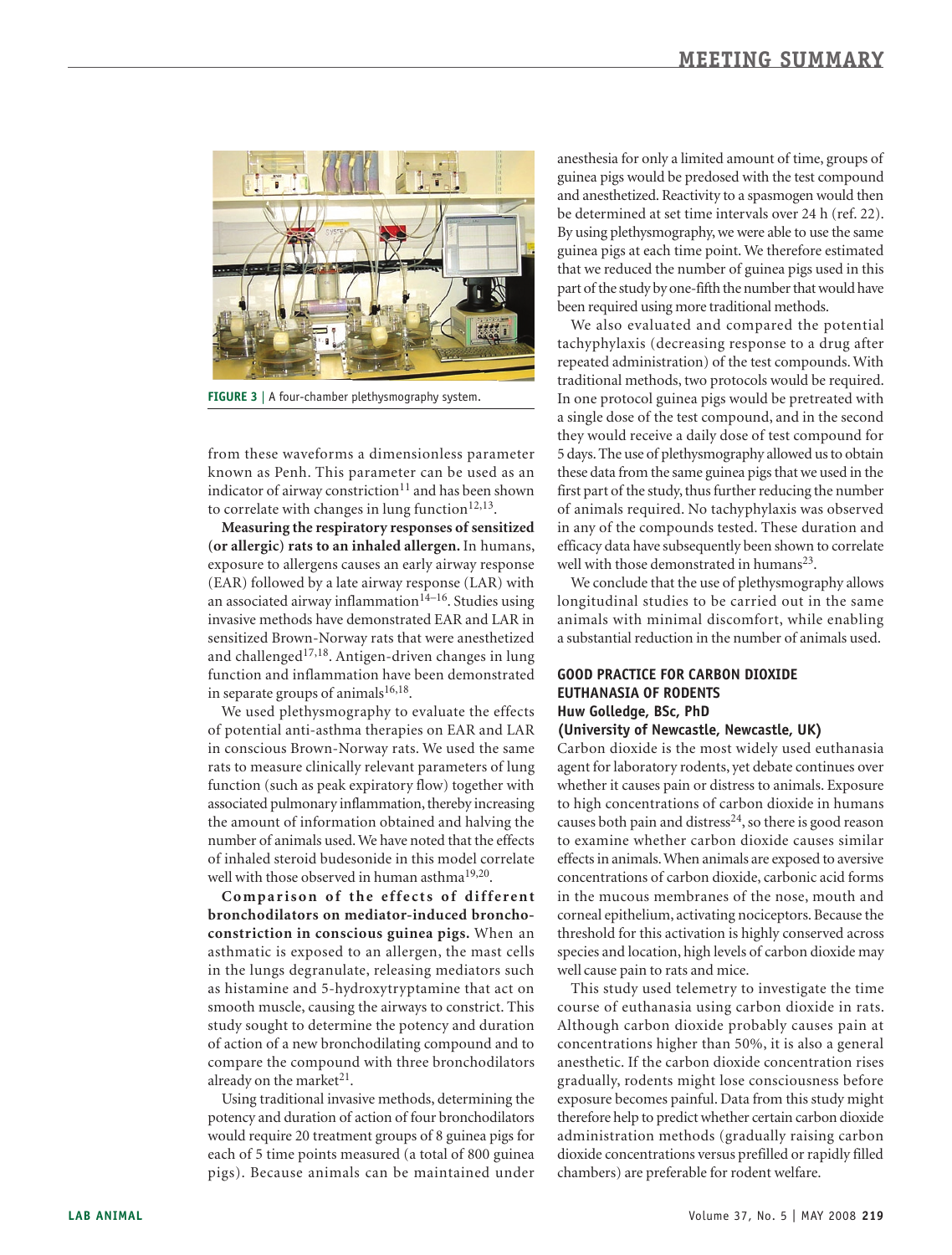We euthanized adult male CD rats using carbon dioxide in a chamber (**Fig. 4**) that was either filled slowly (20% of chamber volume per minute), which is common practice in the UK, or prefilled (100% carbon dioxide). The prefill method is not permitted in the UK under Schedule 1 of the Animals (Scientific Procedures) Act 1986 but is commonly used elsewhere, including in the US.

We recorded brain activity (electroencephalogram, EEG), muscle response (electromyogram) and blood pressure in the rats using radiotelemetry transmitters (**Fig. 5**). When we placed rats in a chamber that was prefilled with carbon dioxide, brain activity was suppressed quite rapidly. The mean time to EEG silence was  $39 \pm 2$  s, which is not much longer than that following decapitation (about 27 s)<sup>25</sup>. It is almost certain, however, that rats experienced pain for much of this period, as the carbon dioxide concentration was higher than the concentration that is presumed to cause pain during consciousness. Furthermore, bradycardia was observed while the rats remained conscious. This is likely to be a reflex mediated by the trigeminal nerve, which is provoked by irritant chemicals coming into contact with the nasal mucosa.

When rats were exposed to a slowly rising concentration of carbon dioxide, their behavior initially seemed normal, and brain and muscle activity were stable. After about 55 s, when total carbon dioxide concentration in the chamber was approximately 18%, the rats' movements became slightly uncoordinated (ataxia). The EEG then became more regular as the rats became anesthetized. After 110 s on average (29% carbon dioxide), no muscle activity or movement was observed. Loss of consciousness occurred after 156 s on average (39% carbon dioxide). As hypoxia set in, the EEG seemed to fluctuate once again, with a series of highamplitude, very-low-frequency spikes related to brain hypoxia. The rats were deeply unconscious at this stage.

These preliminary results suggest that prefilling the euthanasia chamber ensures a rapid but probably painful death, whereas filling it slowly is not likely to cause pain, though it may cause distress by other mechanisms. For example, additional research has shown that carbon dioxide is highly aversive to rodents<sup>26–28</sup>. Dyspnea (the sensation of 'air hunger') may contribute to this aversion.

Despite recent attempts to achieve a consensus on the humaneness of carbon dioxide euthanasia29, many questions remain to be answered. In the meantime, there are some practical measures that might immediately improve welfare. For example, a carbon dioxide diffuser can allow smoother distribution of carbon dioxide within the chamber compared with direct application of carbon dioxide through an inlet tube. This may reduce agitation during the process. Furthermore, it is preferable to introduce carbon dioxide gradually, rather than



**FIGURE 4** | Chamber used for carbon dioxide exposure. Gas is introduced through the tube at the top.

prefilling the euthanasia chamber. We recommend using an initial rising concentration of 20% of the chamber volume per min and increasing the flow rate once rats have lost consciousness.

#### **UPDATES**

#### **Revisions of European legislation for rodent welfare Anne-Marie Farmer, PhD, BVSc, BVBiol, MRCVS (Home Office, London, UK)**

Legislation regulating the use of animals in research across the European Union is being revised. Part of this revision process has involved reviewing the minimum requirements for the housing and care of laboratory animals, currently set out in Appendix A of Council of Europe Convention ETS 123 (ref. 30).

In recent years our understanding of the requirements of animals has progressed, leading to general acceptance of the need for environmental complexity and social housing. Such provisions can result in improvements not only to animal welfare, but also to the quality and validity of scientific research.

Article 5 of Convention ETS 123 states that "any restriction on the extent to which an animal can satisfy its physiological and ethological needs shall be limited as far as practicable". With this in mind, the expert working groups set up by the Council of Europe set out to define animal housing protocols that met these criteria.

This presentation described the changes to Appendix A, as agreed in July 2006, with a focus on the new standards relevant to the housing and care of rodents. For example, the new Appendix recommends social housing as normal practice and requires specific scientific or veterinary justification for housing rodents singly. It also emphasizes the importance of providing appropriate bedding, refuge and nesting material.

In due course the UK Home Office will reissue Codes of Practice for the Housing and Care of Animals used for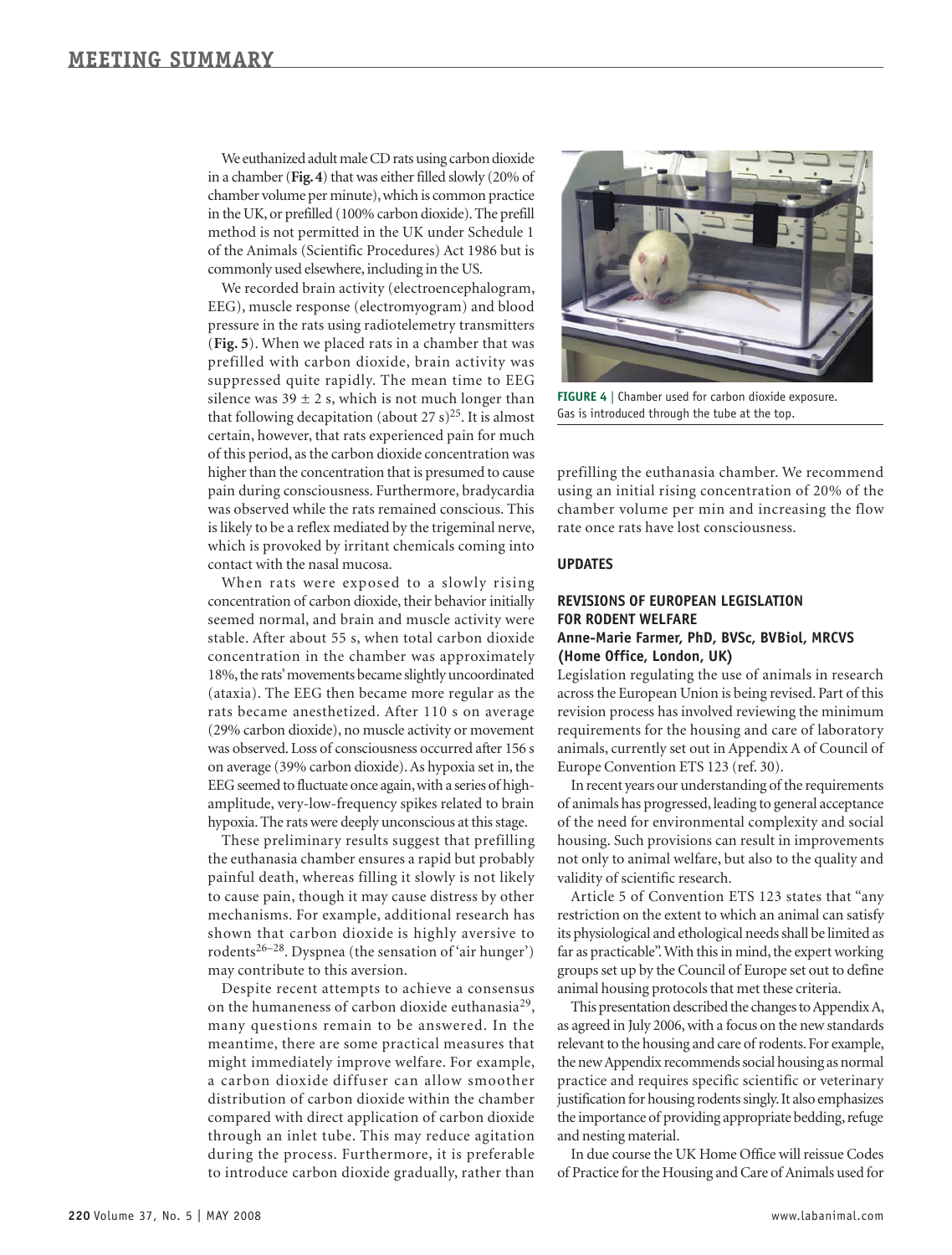

**FIGURE 5** | Brain activity, muscle response and blood pressure were recorded in adult male rats to measure the time course of euthanasia by carbon dioxide.

experimental purposes, and these will include reference to provisions for rodents.

The Housing and Husbandry Sub-Group of the UK Animal Procedures Committee has produced a short document summarizing important differences between the revised Council of Europe standards and current UK recommendations. This will be useful for those building new facilities in the UK or refurbishing old ones. More information is available on the Animal Procedures Committee website (http://www.apc.gov.uk/).

## **Resource sharing and the future for 'mouse passports' Nikki Osborne, BSc, PhD (RSPCA, Horsham, UK)**

As more transgenic rodents are being generated, there is an urgent need to appropriately manage the sharing and archiving of these animals. Research Councils UK, a partnership of the UK's major biological and medical research councils, issued a position statement in 2006 regarding the importance of resource sharing $31$ . In addition, several consultations regarding resource sharing took place in 2006, both within the UK and outside of it<sup> $32,33$ </sup>. Like many aspects of scientific research, the sharing of resources is a global concern.

These recent developments highlight an increase in the number of international projects that require coordination of local participants. One such initiative is the Knockout Mouse Project, which aims to coordinate the efforts of labs in Europe, North America and Canada "to produce knockout alleles for all genes in the mouse genome" in order to provide researchers worldwide with "ready access to mice, their derivatives and data"<sup>34</sup>. During the course of this project some transgenic lines

will in effect be remade. This repetition would not be necessary if lines were routinely archived and made available to the wider scientific community. Archiving lines and creating opportunities to share transgenic animals therefore constitute important refinements that can benefit animal welfare and reduce the number of animals used in research.

The RSPCA established a new Resource Sharing Working Group in 2006 to investigate the issues associated with sharing genetically modified mice within the UK scientific community. The group includes the Biotechnology and Biological Sciences Research Council, Medical Research Council and National Centre for the Replacement, Refinement and Reduction of Animals in Research. The group's initial aims include the following: (i) to identify current practices and to determine which archiving facilities and shared resources are presently available; (ii) to consider the potential influence that routine archiving and sharing may have on future research and the costs and benefits associated with it; (iii) to discuss what constitutes good practice; and (iv) to investigate ways of promoting archiving and sharing of genetically modified mice. The group is currently preparing guidelines on the sharing and archiving of genetically altered mice, which they plan to publish in 2008.

Considerations associated with archiving and resource sharing include identifying the best means of capturing the health and welfare information relevant to genetically modified mice, as well as ensuring the dissemination of this information between establishments. The UK Animal Procedures Committee has recommended that information that has welfare implications for the use of animals in biotechnology should be recorded and made available to any potential user<sup>35</sup>. The subsequent Genetically Altered Mouse Welfare Assessment Working Group took these recommendations a step further and initiated the idea of including this information in 'mouse passports', physical or electronic records that accompany mice when they are transferred between establishments<sup>36</sup>. Mouse passports currently take many forms around the world, and some consistency in their form and content might improve their impact on animal welfare. To this end, the RSPCA is convening a Mouse Passport Working Group. Additionally, it aims to organize a one-day meeting in the UK in 2008 to identify current practice and to discuss how best to take the mouse passport forward.

#### **ACKNOWLEDGMENTS**

We thank everyone who attended and participated in the meeting.

**COMPETING INTERESTS STATEMENT** The authors declare no competing financial interests.

**Received 1 August; accepted 29 November 2007 Published online at http://www.labanimal.com/**